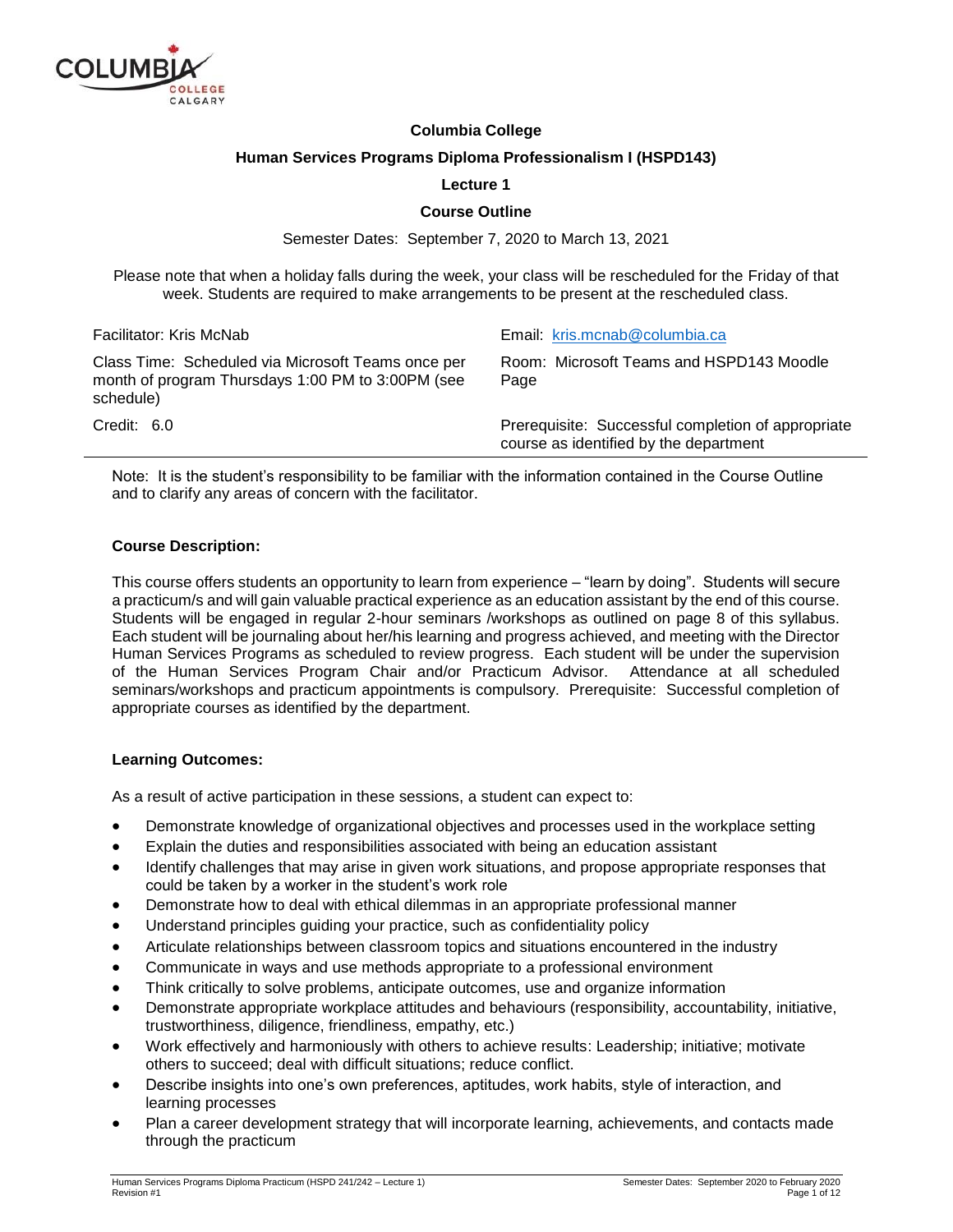#### **Course Format:**

This online course consists of a remote classroom component and a field placement (practicum}. You will experience a variety of teaching/learning methods including discussion, personal reflection, experiential exercises, student presentations, role-plays, group activities and case studies. Our faculty aims to create a learning environment where the learner is actively engaged in inquiry, critical thinking and problem solving. The classroom (in person and online) provides you with a place where you can learn with and from others in a cooperative and collaborative manner. Your field placement (practicum) provides you with an opportunity to become immersed in the real world of functioning as an education assistant. You will begin your field experience early in your program and gradually gain practical knowledge, apply theory you learn in class, and meet the challenges of everyday practical experiences, gaining self-awareness and confidence.

You are expected to take a very active part in **class discussions (in person and online)** and take responsibility for your own learning in addition to being a positive and co-operative team member. Columbia College uses a facilitation model of instruction where the facilitator's role is to facilitate your learning. The expectation is that you will come to class prepared with reading and assignments completed. An enthusiastic, positive and respectful approach in the classroom will create an atmosphere that will help every student develop the knowledge, skills and attitudes that are needed for success as a professional.

The **practicum classes** are designed to bring about your self-awareness and professional growth. You must be ready to embrace change. You are expected to talk about your practicum experiences, asking questions of your facilitator and your colleagues, and engaging in relevant and important topics on being an educational assistant. An important component is to understand your roles and responsibilities and the legal implications of being an educational assistant. To help you prepare for interviewing for a job, you will be actively responding to interview questions in most of your classes to help you feel comfortable in doing this.

How you **conduct yourself in your classes (engagement)** will, to a large extent, mirror your conduct in society and your future work site. For example, if you have a tendency to ask questions, challenge the ideas of others in a respectful manner, draw out the best from your colleagues, and encourage both group development and task accomplishment in this class, it is likely you will do the same at work. A high level of student involvement and **developing professionalism** is expected in the classroom as you work towards your goal. This demonstration of professional growth is important as it will form the basis from which your practicum facilitator will consider if they will provide you with a job reference if requested and help determine to what degree you have met the course requirements. Many aspects go into this picture such as: your attendance and participation at practicum classes, the quality of your reflective journals, the quality of your portfolio and the professionalism of your communication, both electronic and in class.

This field-based course provides students with real-life field experience and assists them in learning from their work experiences. It is designed to help students prepare for their future career. The student is expected to meet with the Director Human Services Programs as requested, provide the Director Human Services Programs with the necessary documents to support their placement as required and within the timelines established.

### **Required Readings:**

Kiser, P. (2016). *The human services internship: getting the most from your experience*. Boston, MA: Cengage Learning.

#### **Recommended Readings and Resources:**

- 1. Drolet, J., Clark, N. & Allen, H. (2012). *Shifting sites of practice.* Toronto, ON: Pearson Canada Inc.
- 2. *Attitude: Your Most Priceless Possession,* Elwood N. Chapman, Crisp Publications, Inc., 1995.
- 3. *The 7 Habits of Highly Effective People,* Stephen R. Covey, Simon and Schuster, 1990.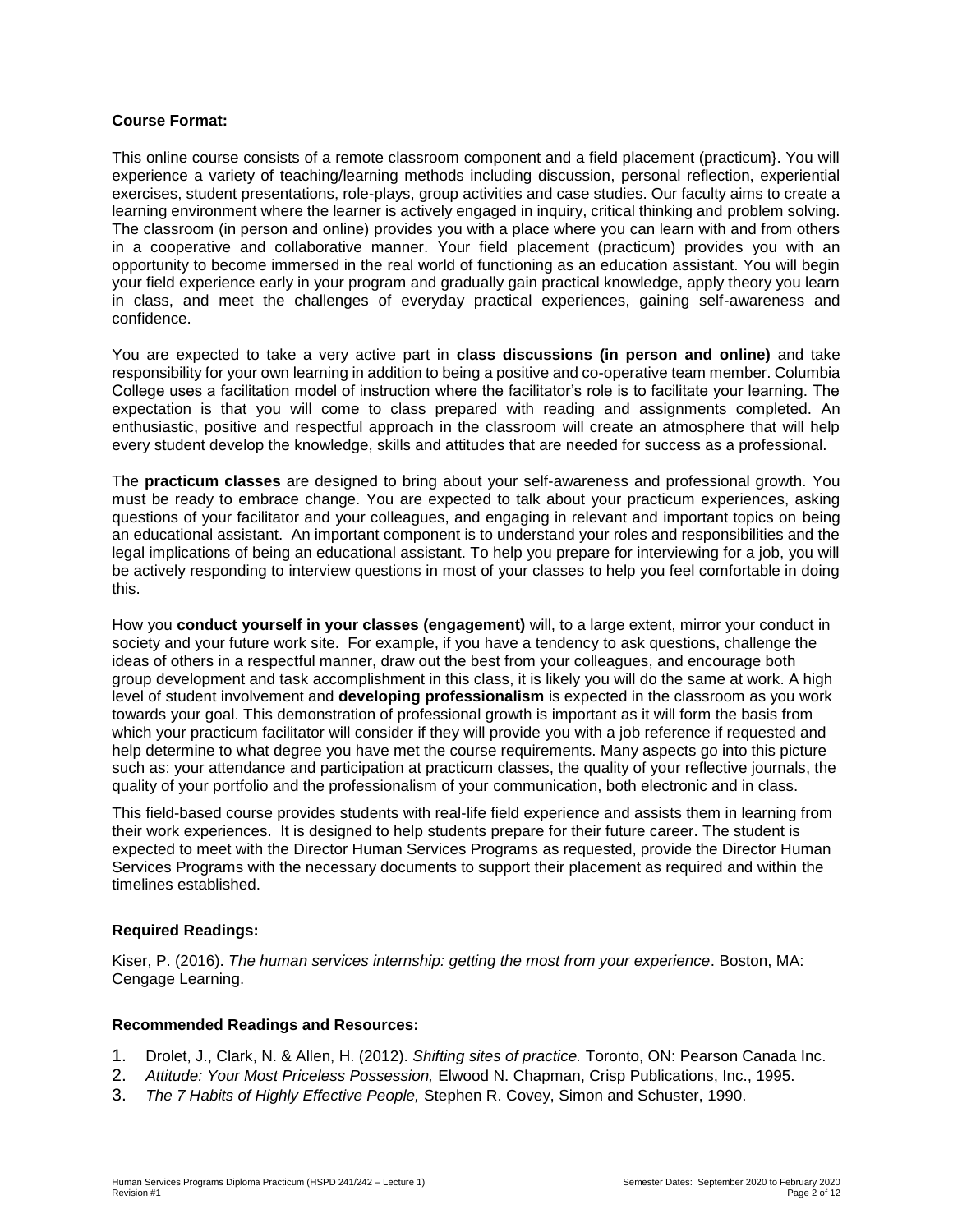*Students may access these sources from home.*

#### Career Cruising

- [www.careercruising.com](http://proquest.umi.com/login)
	- o Username: columbia
	- o Password: discovery
- ALIS Alberta Learning Information Service
	- [www.alis.alberta.ca](http://www.alis.alberta.ca/)

Alberta Wage Info (OCCinfo) – Occupations and Educational Programs

[www.alis.alberta.ca/occinfo/](http://www.alis.alberta.ca/occinfo/)

### *Further Recommended Readings and Resources:*

- Internet (Job Banks, industry specific professional associations, and other resources)
- City of Calgary Public Library
- Alberta Career Development Centre
- Canada Alberta Service Centre
- **ProQuest**

### **Homework Assignment Due for the First Class:**

- Read your course outline and be ready to discuss.
- Please write a reflection/journal about your insights/learning as scheduled in your outline on Page 8 (350 words typed and double-spaced in a word document). This is your reflection and it is your work. Please submit email your written journals prior to the Practicum Adviosr on the scheduled Professionalism Class. It is your responsibility to submit these journals to the Director Human Services Programs and the Practicum Advisor via email on the due date.

### **Evaluation - Assessment of Student Performance:**

The final assessment in the course will be based on the following elements. Please refer to Appendix A for Assignment Descriptions and further Assessment Information.

Grading in this course is on a pass-or-fail basis, subject to the student's satisfactory completion of the practicum requirements as outlined in this course outline. The Employer Evaluation and the Program Director's overall evaluation of the student's participation in such areas as demonstrating initiative in securing a Practicum placement, attendance at appointments, attendance at regular practicum meetings, participation in these meetings, general professional behavior, provision of documents and journal entries as requested, all play a significant role in the evaluation of the student. The student should demonstrate growth through the practicum experience attained.

In order to meet all requirements, the student must attend all meetings, workshops/seminars; provide the Director Human Services Programs with the two practicum evaluations (at mid-term and final) **signed by the practicum supervisor, and a practicum supervisor signed record of log hours**. These documents must be submitted by the last day of the final semester of the student's program.

| <b>Title of Assignment/Examination</b>      | Length    | Due Date                           | Weight     |
|---------------------------------------------|-----------|------------------------------------|------------|
| <b>Practicum Journals</b>                   | 300 words | Every Class except the first class | Pass/Fail  |
| Non-Violent Crisis Intervention<br>Workshop | N/A       | TBA                                | Attendance |
| <b>Practicum Evaluations</b>                | N/A       | <b>Upon Completion</b>             | Pass/Fail  |
| <b>Student Engagement</b>                   | N/A       | <b>Every Class</b>                 | Pass/Fail  |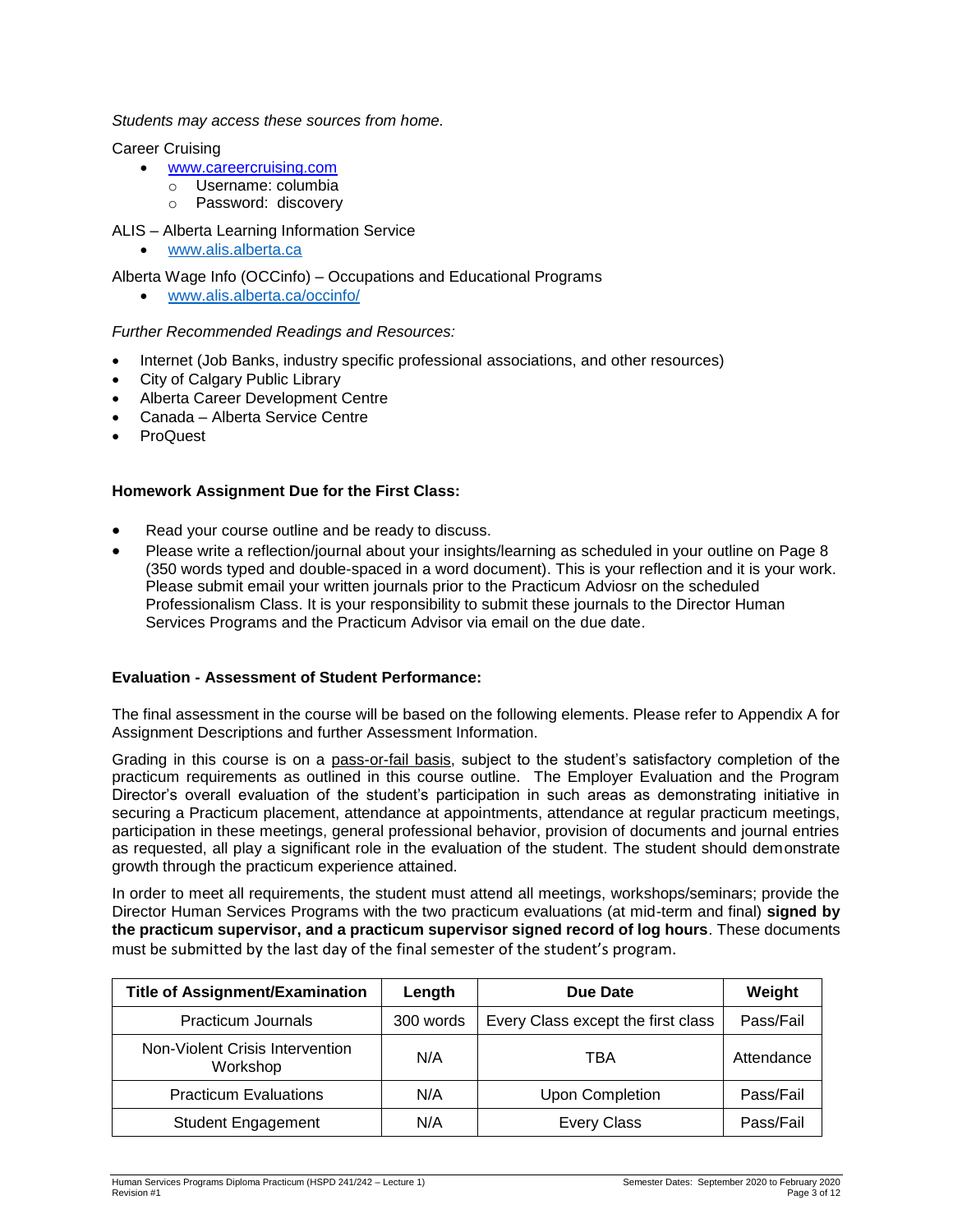### **PRACTICUM PROCESS**

- 1. Students are required to satisfactorily complete the following classroom sections:
	- Attend Orientation– be engaged and committed
	- Attend and fulfil the requirements of the orientation workshops.
	- It is expected that the student will display a high degree of maturity, sense of responsibility, and a good attitude and work ethic. Required attendance at professionalism course will be considered, along with the quality of participation at these sessions. All academic coursework must be satisfactorily completed and a minimum G.P.A. of 2.0 maintained.
- 2. Students will undertake their practicum placement at the end of the first half of the program with Monday's, Wednesday's and Friday's dedicated to the practicum experience. Although most practicum placements are performed on a voluntary basis in order to gain valuable experience, some employers *may* pay a modest hourly wage to the student in line with company policy, but do not expect to be paid. If there is remuneration (payment), the student must inform the Director Human Services Programs in order to secure the correct agreement form.
- 3. It is the student's responsibility to arrange a suitable practicum placement with approval from the Practicum Site Advisor. Students already employed may complete a practicum placement with their employer, providing the work is clearly program related and approved by both parties. The site and the type of work being performed must be approved by the Director Human Services Programs in order to qualify as a practicum placement in terms of this course. Only work performed during the period of study will be considered to meet the requirements of the course.
- 4. If a student is having difficulty securing a practicum site, the Practicum Advisor will provide support. **It is the student's responsibility to ask for help**.
- 5. A student who has identified an organization in which they would like to obtain their practicum experience will be responsible for informing the Practicum Advisor of the necessary information and securing approval from the Director Human Services Programs for the placement site **prior** to beginning to work at the practicum placement. This may mean that the Practicum Advisor will need to visit the placement host site prior to granting approval.
- 6. Once approval is secured, the student will arrange for signing of the practicum agreement with the company and the College **prior** to the start of any practicum placement. This is necessary due to the legal conditions surrounding a practicum placement. The agreement for a non-paying practicum placement includes Workers' Compensation coverage provided by Columbia College. Without a signed agreement, Worker's Compensation coverage is not available to the student, and the student is working at his/her own risk.
- 7. Should the student be working at the practicum placement without all documents completed, the student does this as volunteer work that will not be counted towards their practicum hours. Columbia College assumes no responsibility for this decision.
- 8. The student is responsible for ensuring that the mid-point evaluation is completed at 120 hours and the final evaluation at 240 hours. Evaluations are to be handed in to the Practicum Advisor of Human Services at per established timelines. Log Hours are to be handed in with the Final Evaluation.
- 9. If a student does not complete their practicum requirements by the end of their program, the student will not be eligible to graduate at that time. The student may request an extension of two months by filling out a Practicum Extension Form. The fee for the extension is \$300. Payment must be made at the time the form is submitted to the Registrar's office. A request to have the fee waived may be made by the student if the student has demonstrated every effort from the first month of the program that they have been seeking a practicum placement but has been unable to secure one, and has asked for assistance from their Practicum Advisor and Program Chair of Human Services or that the host site has not been able to accommodate the student with enough hours due to circumstances beyond their control. The Program Chair of Human Services Programs must support this request which is made to the Manager Student Services. The student will fill out the practicum extension form and submit it to their Director Human Services Programs for endorsement. The form will then be given to the Manager, Student Services for approval. This form is available on Columbia's website under Student Services & Forms, the Administration Office in Building 802, HSPD143/4 Moodle page or the Director Human Services Programs.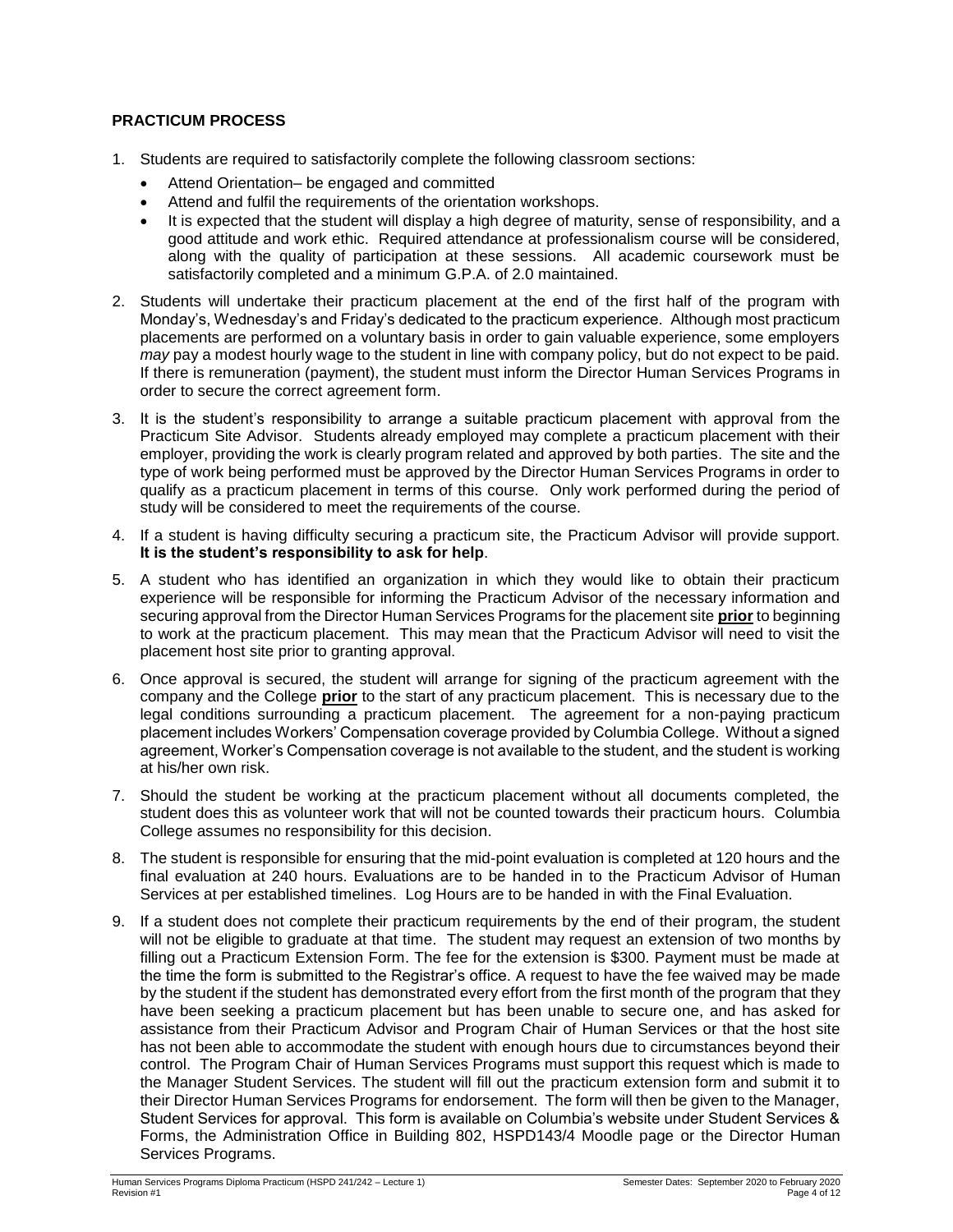- 10. If a student does not complete his/her practicum course by the end of the extension period, the student will be required to repeat the course and pay the tuition fee assessed by the program. In unusual circumstances, a further extension may be permitted.
- 11. At the end of the practicum experience, the student should write a Thank-You letter to the work site supervisor. This may be a formal letter or in the form of an email.

### **Attendance Requirements:**

Columbia College believes that students are committed to their program and learning experiences. However, it is understood that there are times when students may be absent. Any absences can be viewed as a potentially serious disruption of the learning process and necessary achievement of the learning objectives. Being late to class is also considered unacceptable as it interferes with the learning opportunities of others. Please refer to Columbia College's *Attendance Policy and Regulations (ADM-P151)* for detailed information on Attendance Requirements. Attendance at monthly workshops is compulsory. Non-attendance and lates for monthly practicum classes and/or practicum experience may result in the student being placed on Academic Alert and/or Academic Probation, and could result in failure of the course and/or withdrawal from the course.

If you are going to be absent or late from your practicum class or coaching session, please inform your Practicum Facilitator by email of your absence as soon as possible. If you are going to be absent or late from your practicum site, you must notify your Practicum-site Supervisor. This is part of being a professional.

### **Academic Integrity:**

Academic dishonesty is a serious offence and can result in suspension or expulsion from Columbia College.

There is no tolerance for academic dishonesty and any student caught plagiarizing is subject to serious sanctions as outlined in the *Student Code of Conduct Policy (ADM-P229)*. Students are encouraged to familiarize themselves with this policy and avoid any behavior that could possibly be seen as cheating, plagiarizing, misrepresenting, or putting into question the integrity of one's academic work.

### **Student Conduct:**

It is the responsibility of each student to uphold the expectations and responsibilities outlined in the *Student Code of Conduct Policy (ADM-P229)* and any additional requirements established by your program.

Generally, each student will:

- be respectful and courteous toward others;
- demonstrate appropriate and supportive communication skills, and coach, assist, advise and otherwise support other students in their studies;
- manage any personal stress and conflict in a positive and resourceful manner, and assist others to do the same;
- be dressed in a manner appropriate for their workplace or learning environment, as established by the program;
- conduct themselves in a professional manner with regard to their communication with others and their behavior in class;
- conduct themselves with academic integrity in all of their learning activities, tests, exams, and **assignments**
- keep up with day-to-day classroom and course expectations.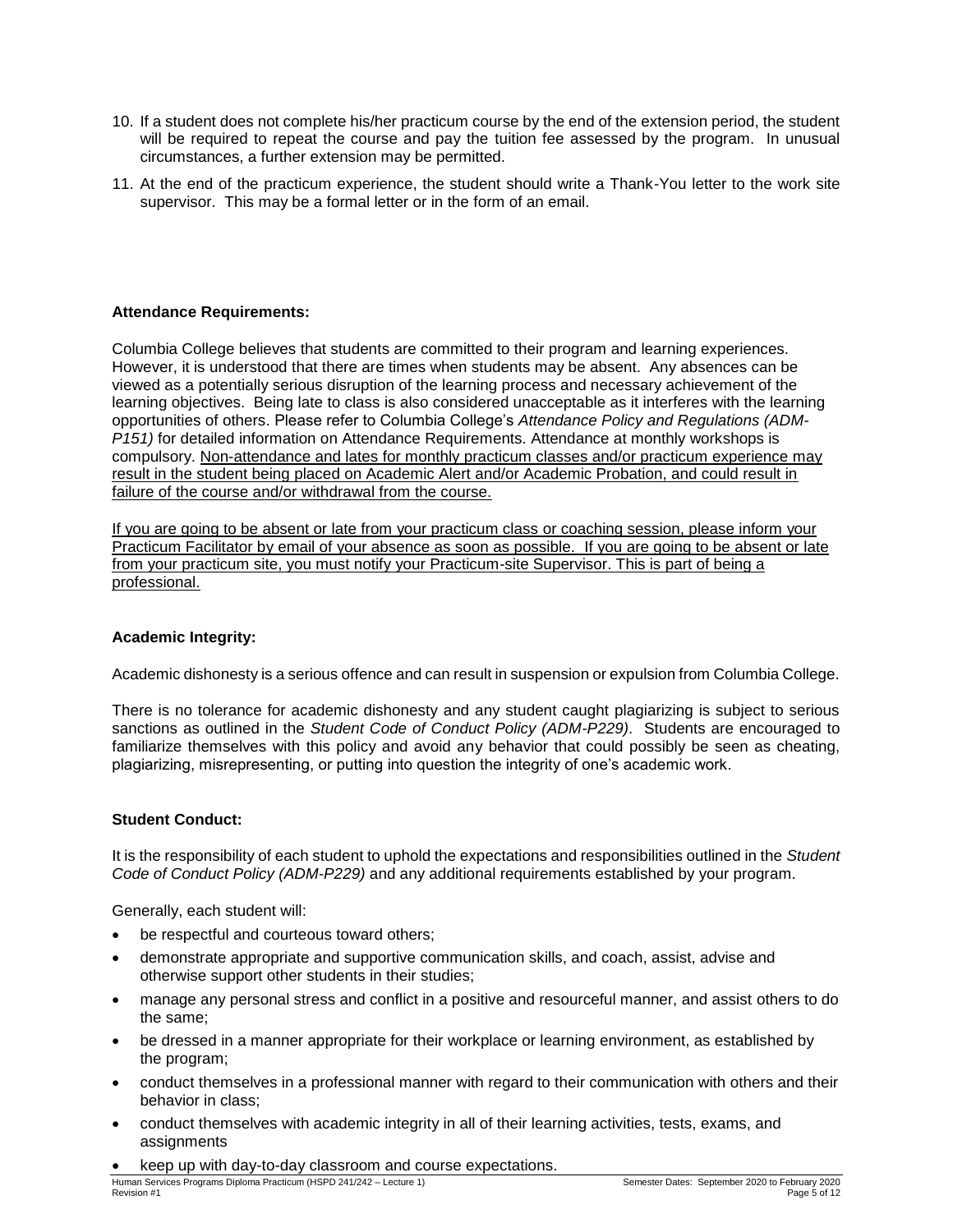### **Important Dates:**

| <b>Description</b>                               | <b>Date</b>                                                                                                            |
|--------------------------------------------------|------------------------------------------------------------------------------------------------------------------------|
| Last to add/drop courses                         | 5 school operating days from the start of the semester<br>OR before the third scheduled class, whichever is<br>greater |
| Last day to withdraw without academic<br>penalty | 50% or less of the semester has been completed                                                                         |

#### **Appeals:**

Please refer to the *Student Appeal Policy (ADM-P177)*.

### **Students with Temporary or Permanent Disabilities:**

Students with temporary or permanent disabilities may apply for accommodations. To be considered for an accommodation, a student must register with Columbia College's Disability Services by making an appointment with a Disability Services Advisor – Main Office – Bldg. 802 or emailing [accessibilityservices@columbia.ab.ca.](mailto:accessibilityservices@columbia.ab.ca) The Department Chair or facilitator is not able to provide you with any accommodations without you taking this step. Please refer to Columbia College's website to review *the Accommodation Policy and Handbook (ADM-P188)*.

#### **Student Support:**

Students should be aware that Life Coaching, Career and Disability Services, and Student Support Services (i.e. tutoring, academic strategists, etc.) are provided by Columbia College. Inquire how to request these services at the Main Office in building 802. It is the student's responsibility to discuss their specific learning needs with the appropriate service provider.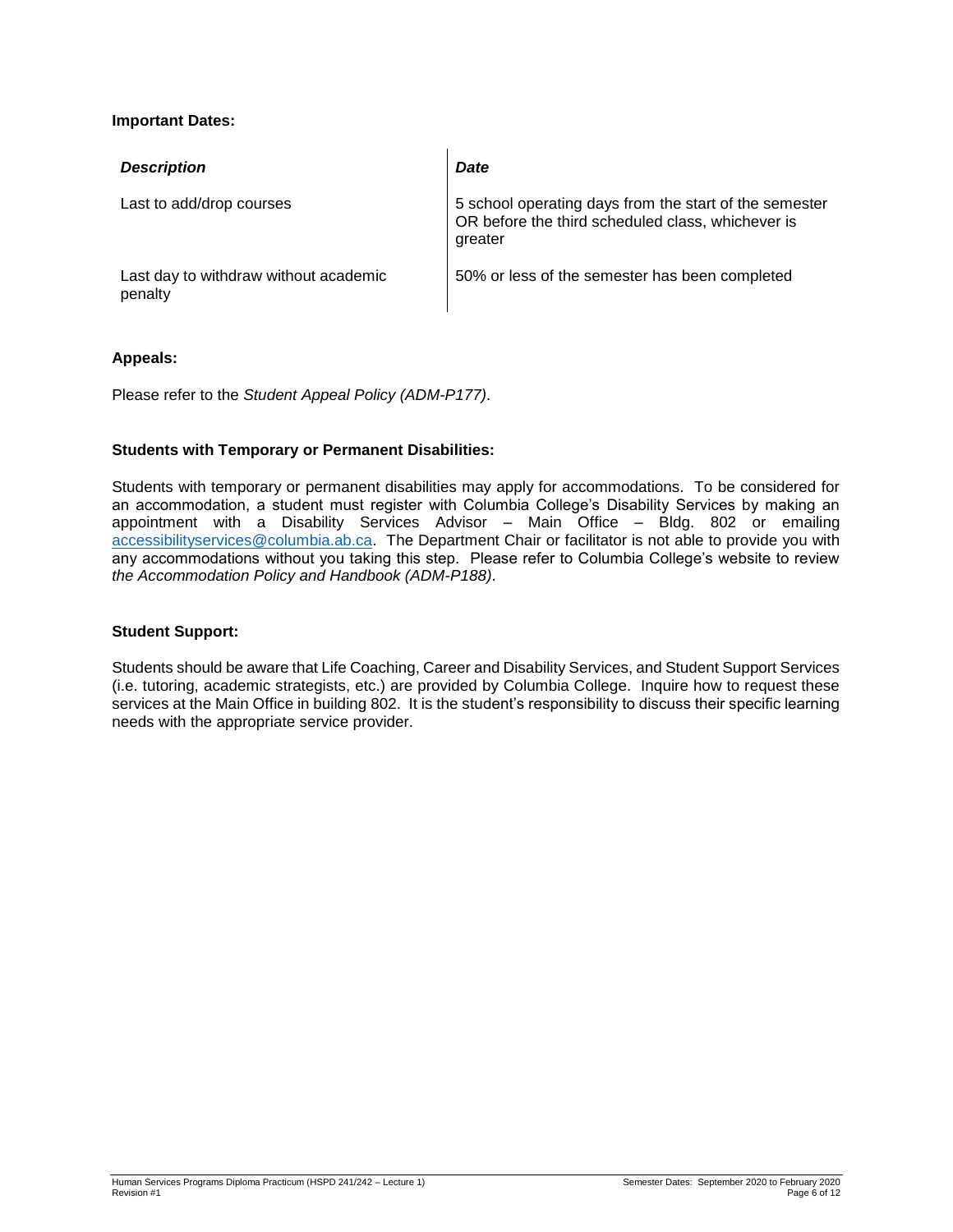### **Class Schedule/Overview:**

Please note that this schedule is subject to change. Any changes or cancellations will be emailed to you. It is your responsibility to check the email address you have given to the school on a daily basis for any messages from the Department Chair/designate, facilitator or College Administration. It is the student's responsibility to be familiar with the information contained in the Course Outline and to clarify any areas of concern with the facilitator.

| <b>Class Session</b>                                                        | <b>Topics</b>                                                                                                                                                                                                       | <b>Pre-Class Readings</b>                                                 |
|-----------------------------------------------------------------------------|---------------------------------------------------------------------------------------------------------------------------------------------------------------------------------------------------------------------|---------------------------------------------------------------------------|
| 1.<br><b>Human Services</b><br><b>Orientation</b><br><b>August 20, 2020</b> | <b>Information on Education Assistant</b><br>Professional Program (includes<br><b>Practicum Process)</b>                                                                                                            | N/A                                                                       |
| 1.<br>September 10                                                          | <b>Review of HSPD Student Practicum</b><br>$\bullet$<br>Handbook<br>REFLECTIVE JOURNAL #1 DUE -<br>Topic: Why I chose to become a<br><b>Human Service Worker</b>                                                    | <b>Student Handbook</b><br><b>Journal #1 Due</b>                          |
| 2.<br><b>October 8, 2020</b>                                                | <b>Resumes and Cover Letters</b><br>$\bullet$<br>REFLECTIVE JOURNAL #2 DUE -<br>Topic: Three goals I have set for<br>myself to be successful in the HSPD<br>program<br><b>Getting Started</b>                       | <b>Journal Due #2</b><br>Kisler, P Chapter 1:<br><b>Getting Started</b>   |
| 3.<br>November 12,<br>2020                                                  | <b>Sharing &amp; Questions</b><br>Getting to know agencies<br>REFLECTIVE JOURNAL #3 DUE -<br>Topic: Topic: TBD                                                                                                      | Kisler, P Chapter 2:<br><b>Getting Aquainted</b><br><b>Journal #3 Due</b> |
| $\overline{4}$ .<br>December 3,<br>2020                                     | <b>Developing Ethical Competence</b><br>$\bullet$<br><b>Guest Presentation</b><br>$\bullet$<br>Journal #4 Due- Moodle Forum                                                                                         | Kisler, P Chapter 3<br><b>Journal #4 Due</b>                              |
| 5.<br><b>January 7, 2021</b>                                                | Learning to Learn from Experience<br>$\bullet$<br>Introduction of electronic portfolio<br>assignment<br>REFLECTIVE JOURNAL #5 Due: In<br>what way are your prepared (or lack<br>therof) for a practicum experience? | Kisler, P Chapter 4<br><b>Journal #5 Due</b>                              |
| 6.<br><b>February 4, 2020</b>                                               | <b>Practicum Preparedness</b><br>Resume/Cover Letter update                                                                                                                                                         |                                                                           |
|                                                                             | <b>Practicum setting</b>                                                                                                                                                                                            | <b>STUDENTS OFFSITE FOR</b><br><b>PRACTICUM</b>                           |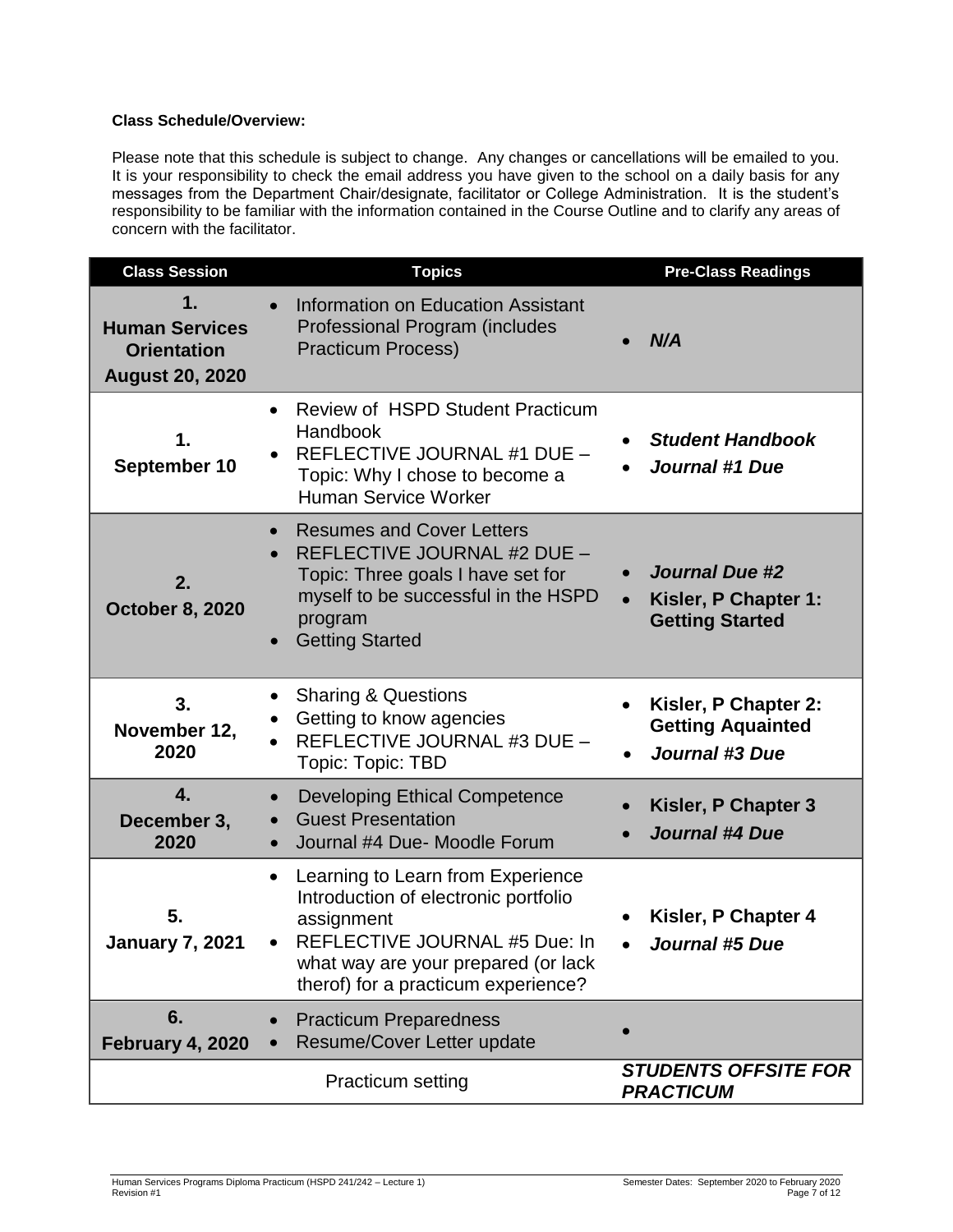#### **Appendix 1 Assignment Outlines**

#### **Journal Due Date: Every class Weight: Pass/Fail at the end of course evaluation**

Description: Write a reflection/journal (minimum of 350 words) typed and double-spaced in a word document. Please submit an electronic copy to the Practicum Advisor for review by the end of the due date. Try to write/journal on the topic as it closely relates to your career choice. You will be asked to apply critical thinking by synthesizing knowledge, skills and behaviours from both the classroom experience and your fieldwork experience. The rationale for this exercise is that you will understand yourself better and you will gain solid knowledge, professional attitudes and skills that are required by employers.

#### **Participation and engagement in seminars/workshops Due Date: Every class Weight: Pass/Fail at the end of course evaluation**

Description: Students are expected to be prepared for each seminar and be actively and thoughtfully engaged. Please see attached rubric.

#### **Professional E-Portfolio Due Date: End of Program Weight: Pass/Fail at the end of course evaluation**

Employers are seeking Human Service workers that are knowledgeable in both global and specific areas. These individuals are able to provide evidence of learning and growth through a Professional Portfolio that they will use at their job interview or when seeking a future new position. In this course, you will receive specific information on how to develop a Professional Electrtonic Portfolio.

While your Portfolio will be graded on a Pass/Fail basis, you will also receive an evaluation that indicates whether it is outstanding, good, satisfactory, developing or unsatisfactory (fail). Please see the attached rubric.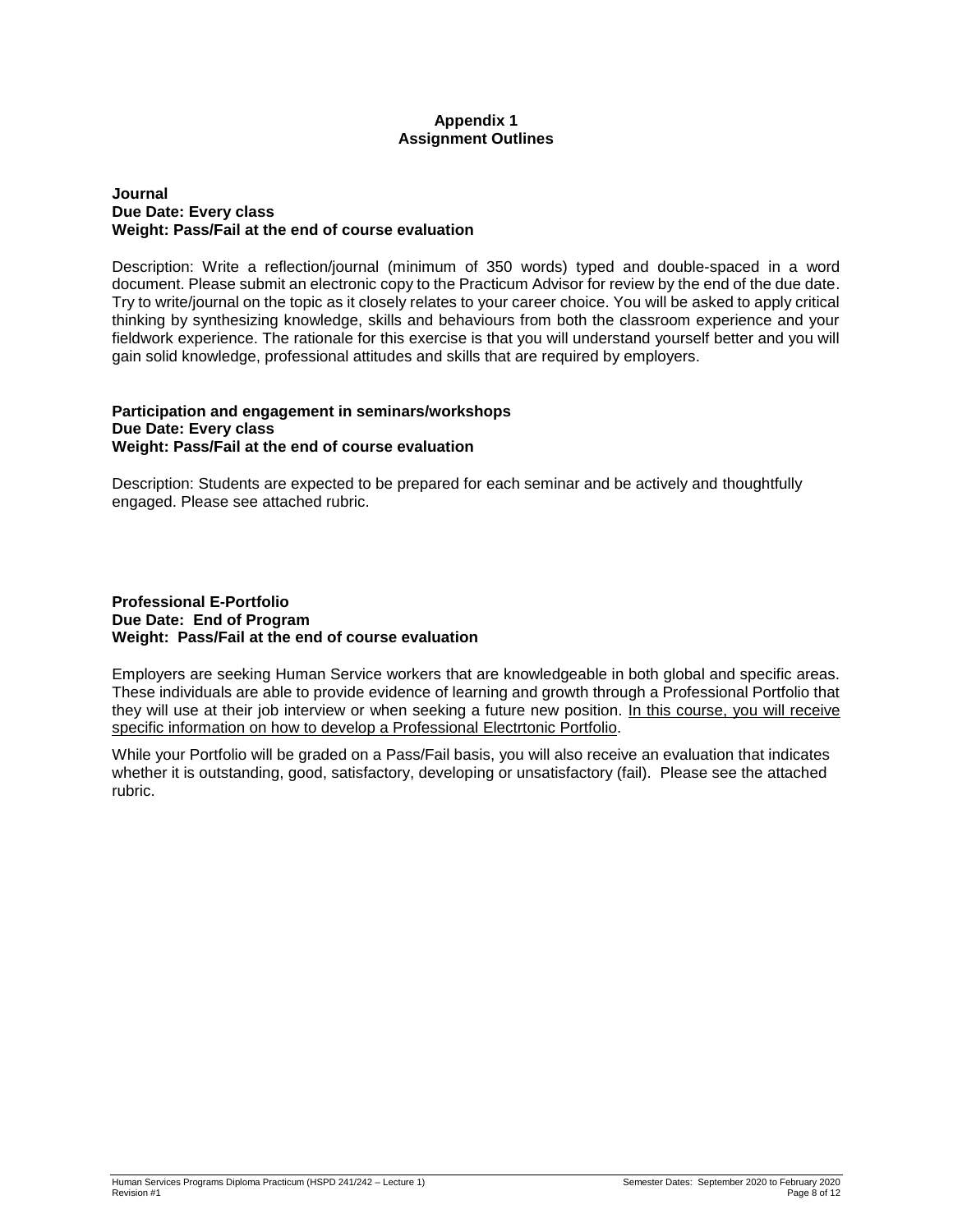### **Appendix 2 Assignment Rubrics**

### **Columbia College Student Engagement Rubric Last Revised: December 2011**

| <b>Student's Name</b> |                                                                                                                                                                    | <b>Course Code</b>                                                                                                                                                                                                                                                                                           | <b>Date</b>                                                                                                                                                                                                                                                    | <b>Facilitator/Evaluator's Name</b>                                                          |  |
|-----------------------|--------------------------------------------------------------------------------------------------------------------------------------------------------------------|--------------------------------------------------------------------------------------------------------------------------------------------------------------------------------------------------------------------------------------------------------------------------------------------------------------|----------------------------------------------------------------------------------------------------------------------------------------------------------------------------------------------------------------------------------------------------------------|----------------------------------------------------------------------------------------------|--|
| Pts                   | <b>Preparation for Class</b>                                                                                                                                       | <b>Quality of Participation</b>                                                                                                                                                                                                                                                                              | <b>Involvement in Process</b>                                                                                                                                                                                                                                  | <b>Frequency of Participation</b>                                                            |  |
| 5                     | Demonstrates completion of<br>$\bullet$<br>readings or assignment and<br>awareness of all key concepts<br>contained in readings or<br>assignment on a daily basis. | Comments significantly add to the<br>learning process; consistently<br>demonstrates high order thinking,<br>analysis, synthesis, and evaluation;<br>demonstrates ability to appropriately<br>apply concepts to real-life situations;<br>always participates constructively in<br>discussion on a daily basis | Comments build on contribution of<br>$\bullet$<br>others, enabling group to integrate<br>experiences and insights (linking<br>theory and real-life experiences);<br>supportive and encouraging to other<br>class members; comments are<br>focused and concise. | Contributes actively and<br>consistently to group process<br>on a daily basis.               |  |
| 4                     | Demonstrates completion of<br>$\bullet$<br>readings or assignment and<br>awareness of most of the key<br>concepts on a daily basis.                                | Comments contribute to learning<br>process; shows evidence of ability to<br>apply concepts to real-life situations;<br>mostly demonstrates higher order<br>thinking skills; generally participates<br>constructively in discussion on a daily<br>basis.                                                      | Comments do not always build on the<br>contribution of others; most times<br>shows support of other classmates.                                                                                                                                                | Contributes actively and<br>somewhat inconsistently to<br>group process on a daily<br>basis. |  |
| 3                     | Demonstrates awareness of<br>$\bullet$<br>some key concepts or ideas<br>contained in readings or<br>assignment on a daily basis.                                   | Comments show evidence of awareness<br>and understanding of concepts covered<br>in the reading or assignment;<br>inconsistently demonstrates high-order<br>thinking; inconsistently participates in a<br>constructive manner.                                                                                | Speaks up when asked with<br>$\bullet$<br>comments that add to understanding;<br>inconsistently shows support of other<br>classmates; comments tend to be at<br>times off focus.                                                                               | Contributes inconsistently to<br>group process.                                              |  |
| 2                     | Inconsistently demonstrates<br>$\bullet$<br>awareness of concepts or<br>ideas contained in readings or<br>assignment; inconsistent daily<br>preparation.           | Comments show background knowledge<br>of basic concepts covered in the<br>readings or assignment; little<br>demonstration of higher-order thinking;<br>generally, participation is not<br>constructive                                                                                                       | Contributes little to group<br>$\bullet$<br>understanding; little evidence of being<br>encouraging to others.                                                                                                                                                  | Does not contribute to group<br>$\bullet$<br>except when asked.                              |  |
| $\mathbf{1}$          | Demonstrates little or no<br>$\bullet$<br>awareness of key concepts or<br>ideas contained in readings or<br>assignment; little to no daily<br>preparation.         | Comments show no evidence of<br>awareness of concepts covered in the<br>readings or assignment; shows no<br>evidence of higher-order thinking; shows<br>general lack of interest.                                                                                                                            | Does not contribute to the group<br>process.                                                                                                                                                                                                                   | Does not contribute.<br>$\bullet$                                                            |  |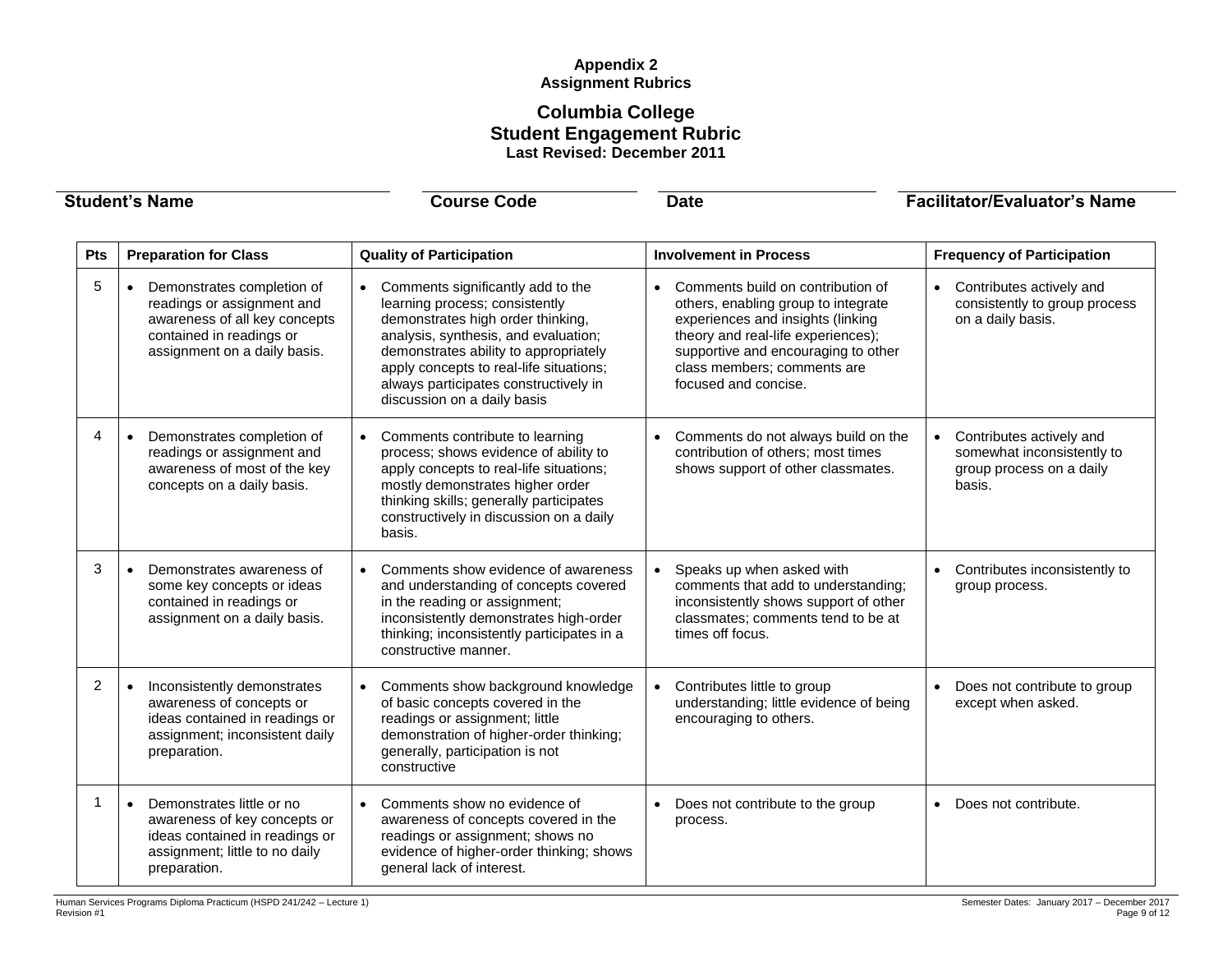**Total Score out of 20:**

**Facilitator/Evaluator's Comments:**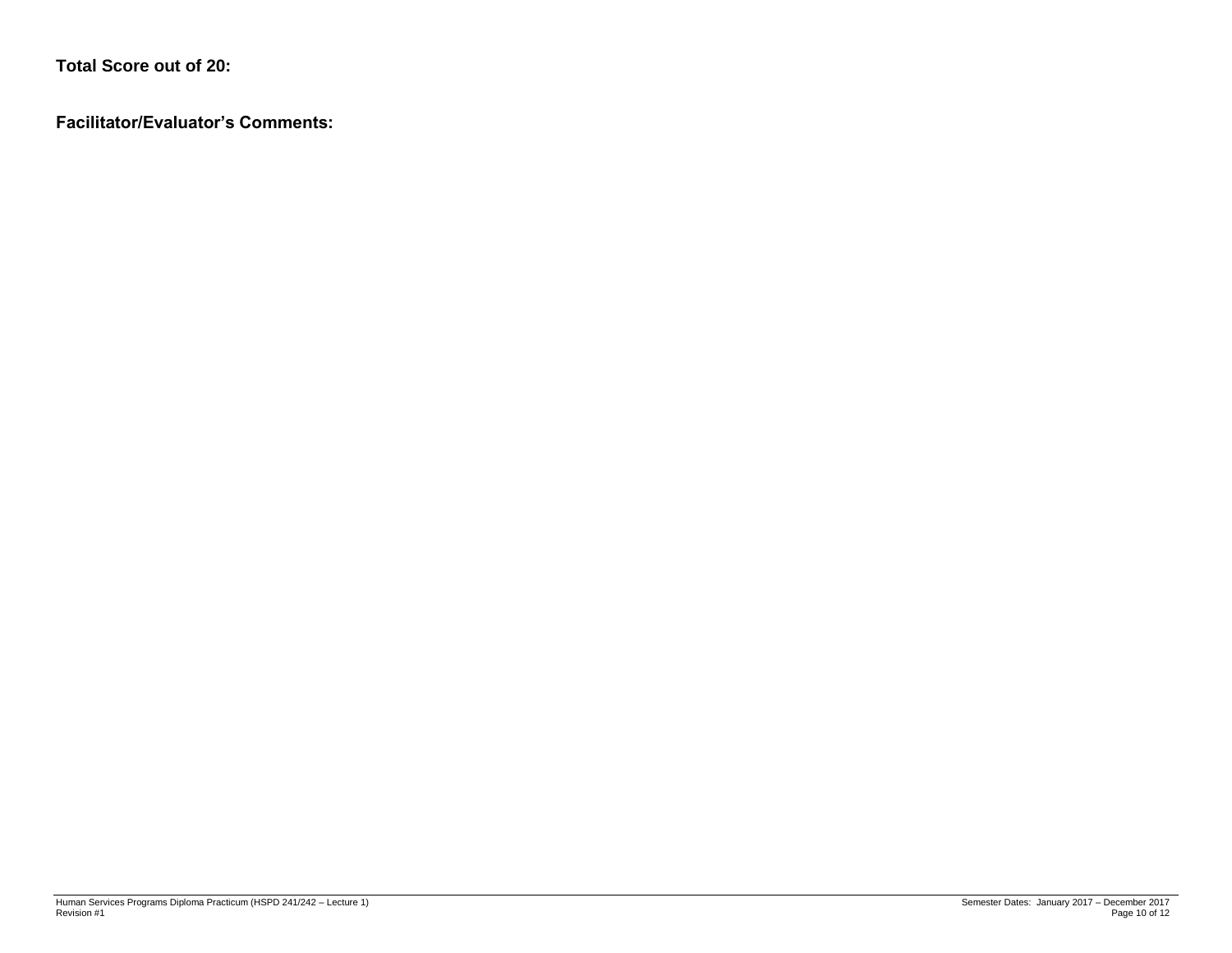## **EDUCATION ASSISTANT PROFESSIONAL CERTIFICATE PROGRAM PROFESSIONAL PORTFOLIO EVALUATION RUBRIC**

| Student: ______________________          |                                                                                                                                                                                                       |                                                                                                                                                                                                  |                                                                                                                                                                                                                                                                 |                                                                                                                                                                                                          |
|------------------------------------------|-------------------------------------------------------------------------------------------------------------------------------------------------------------------------------------------------------|--------------------------------------------------------------------------------------------------------------------------------------------------------------------------------------------------|-----------------------------------------------------------------------------------------------------------------------------------------------------------------------------------------------------------------------------------------------------------------|----------------------------------------------------------------------------------------------------------------------------------------------------------------------------------------------------------|
| Paper Format_<br>Revised Apr. 2018       | <b>Electronic Format</b>                                                                                                                                                                              |                                                                                                                                                                                                  |                                                                                                                                                                                                                                                                 |                                                                                                                                                                                                          |
|                                          | <b>Exceeded Expectation</b><br>$(4$ pts.)                                                                                                                                                             | <b>Met Expectations</b><br>$(3 \text{ pts.})$                                                                                                                                                    | <b>Working Towards</b><br><b>Expectations (2 pts.)</b>                                                                                                                                                                                                          | <b>Yet to Meet Expectations</b><br>(1 or 0 pts.)                                                                                                                                                         |
| Organization                             | Organization is clearly and<br>explicitly evident; organizational<br>aids used throughout. Includes a<br>Title Page, Table of Contents,<br>and dividers.                                              | Organization is generally<br>satisfactory and evident;<br>Organizational aids are used.<br>Includes a Title page, Table of<br>Contents and dividers.                                             | Organization is somewhat evident.<br>Some use of organizational aids,<br>though not consistently. A limited<br>Table of Contents may be<br>included. May contain a Title Page<br>and dividers.                                                                  | Organization is unclear or<br>generally inconsistent. No<br>organizational aids are used.<br>Lack of order. No Title page,<br>Table of Contents. And<br>dividers.                                        |
| <b>Resume</b>                            | Resume meets all requirements<br>to address the job description for<br>an education assistant.<br>Personalized and creative with<br>almost no errors. Resume<br>updated with practicum<br>experience. | Resume is satisfactory in<br>meeting requirements to address<br>the job description for an<br>education assistant. Resume<br>updated with practicum<br>experience.                               | Resume show development, but is<br>missing some areas to meet<br>requirements. Resume update as<br>to practicum experience is quite<br>brief or may not be evident.                                                                                             | Resume is missing some key<br>areas and others are<br>incomplete. Shows little<br>development. Missing<br>practicum experience update.                                                                   |
| <b>Artifacts</b><br>(evidence)           | Artifacts represent a wide variety<br>of examples and sources. They<br>demonstrate excellent progress<br>towards mastery of requisite<br>skills and competencies.                                     | Artifacts represent a fairly wide<br>variety of examples and sources.<br>They demonstrate general<br>progress towards mastery of<br>requisite skills and<br>competencies.                        | Artifacts represent a limited<br>number and variety of examples<br>and sources. They demonstrate<br>some progress towards mastery of<br>requisite skills and competencies.                                                                                      | Few artifacts or none. Little<br>evidence of progress towards<br>mastery of requisite skills and<br>competencies.                                                                                        |
| <b>Rationale &amp;</b><br><b>Support</b> | Notations are provided<br>throughout the portfolio that<br>clearly explains the contents and<br>the reason for inclusion. Choice<br>of information is excellent.                                      | Notations are provided in a<br>number of places that explain<br>reason for inclusion. Choice of<br>information is usually well<br>selected.                                                      | Notations are provided on a limited<br>basis. Reason for inclusion is not<br>always clearly expressed.                                                                                                                                                          | Notations are missing or very<br>limited. Reason for inclusion<br>is missing or unclear.                                                                                                                 |
| <b>Visual Appeal</b>                     | Attention to visual detail highly<br>evident (type of binder, colours<br>used in binder, font, etc.) Few, if<br>any, insignificant grammar and<br>mechanical errors.                                  | Attention to visual detail is<br>evident (type of binder, colours<br>used in binder, font, etc.).<br>Generally, correct mechanics,<br>though there are some grammar<br>and/or mechanical errors. | Some attention to visual detail<br>(type of binder, colours used in<br>binder, font, etc.) evident, though<br>inconsistent. Grammar and/or<br>mechanical errors are evident and<br>begin to interfere with the<br>appearance and readability of the<br>content. | Little to no attention to visual<br>detail (type of binder, colours<br>used in binder, font, etc.)<br>evident. Not very neat. Many<br>grammar and/or mechanical<br>errors interfere with<br>readability. |